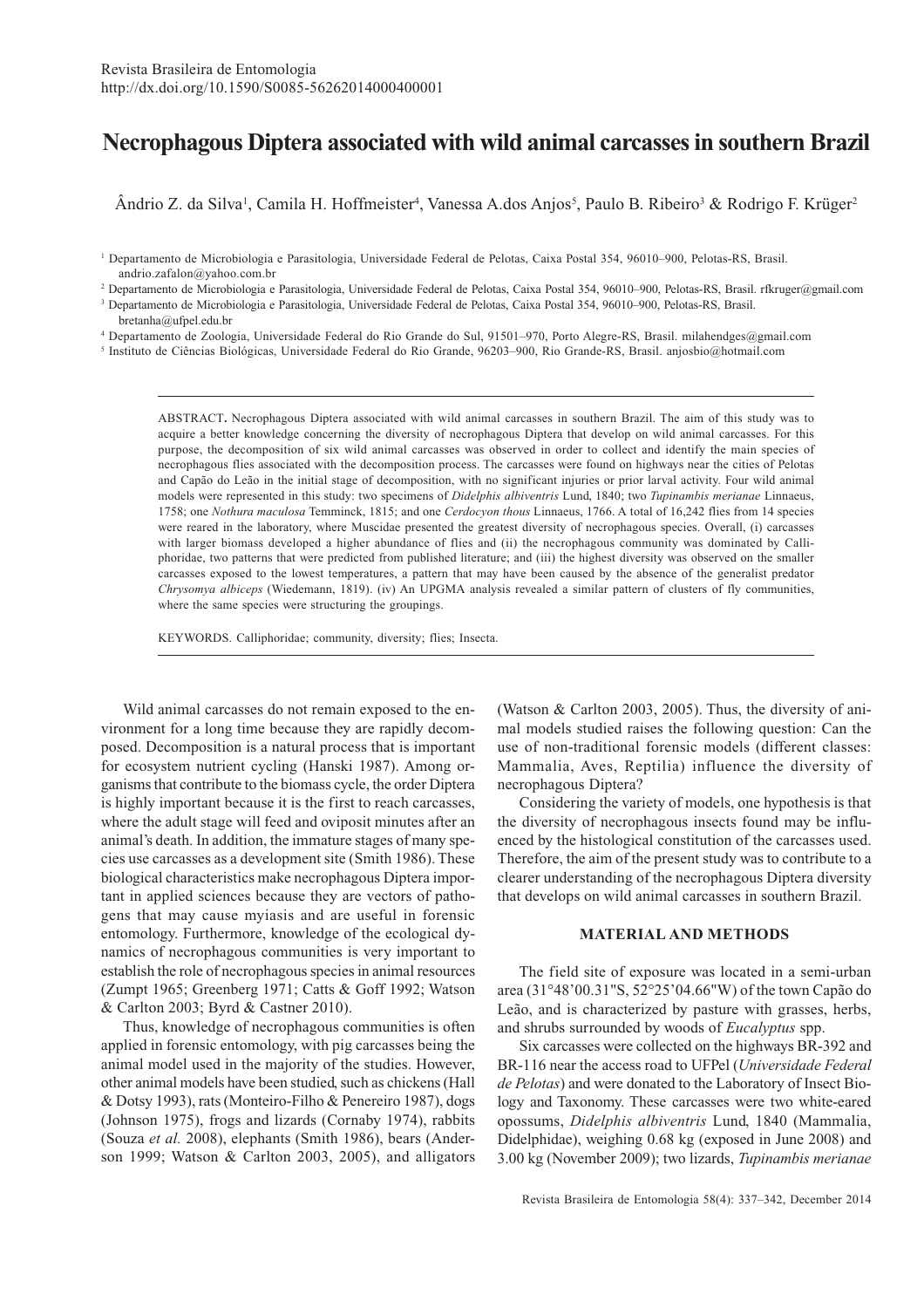Linnaeus, 1758 (Reptilia, Teiidae), weighing 1.56 kg (November 2009) and 1.69 kg (December 2008); one spotted nothura, *Nothura maculosa* Temminck, 1815 (Aves, Tinamidae) weighing 0.29 kg (September 2008); and one crab-eating fox, *Cerdocyon thous* Linnaeus, 1766 (Mammalia, Canidae), weighing 5.60 kg (November 2009). All models used in the experiments arrived at the laboratory in the early stages of decomposition, apparently intact, and without serious injuries or prior larval activity. The white-eared opossum (November 2009) arrived frozen at the laboratory and had external bruises in the mandibular region. The lizard (November 2009) was the only model with major body deformations such as dorsoventral flatness in the posterior region around the hind legs and tail, probably caused by being run over by a car.

In order to allow environmental exposure, the carcasses were kept in a metal cage measuring  $90 \times 70 \times 45$  cm (width  $\times$  length  $\times$  depth) to exclude vertebrate necrophagous activity. In the center of the cage, a tray with moderately moist sawdust was placed where the carcass was exposed to collect the immature specimens that abandoned it. The average monthly temperatures of the field site of exposure were obtained from online newsletters of the regional agroclimatic station, published by the Brazilian Corporation of Agricultural Research (Embrapa 2012).

The carcasses were observed daily to collect immature specimens that abandoned the substrate. At the beginning of the dry season, the carcasses were transferred to the laboratory to collect the remaining immature specimens. The immature specimens were conditioned in jars with moist sawdust and covered by gauze to allow air intake and the retention of adults after emergence. The jars were kept at a controlled temperature ( $25^{\circ}$ C  $\pm$  2°C), relative air humidity greater than 70%, and a 12-hour photophase.

The emerged adult insects were killed and preserved in 70% alcohol for later identification. The adult dipteran identification followed the taxonomic keys of Carvalho & Ribeiro (2000), Carvalho (2002), Carvalho & Mello-Patiu (2008), Wendt & Carvalho (2009), and Vairo *et al*. (2011). The voucher specimens were deposited in the Diptera collection of the Laboratory of Parasite and Vectors Ecology (UFPel) and in the Padre Jesus Santiago Moure entomological collection of the Federal University of Parana (UFPR).

An agglomerative hierarchical classification multivariate analysis with UPGMA (Unweight Pair-Groups Method using Arithmetic Averages) was used to verify the relationship between the dipteran communities among carcasses models and the connection between dipteran communities among times of year using the dissimilarity coefficient of Bray-Curtis such as in Sneath & Sokal (1973).

The statistical software R (R Development Core Team 2013) with *vegan* and *stats* packages was used for the analysis of the co-relationship matrix with the *vegdist* function and the dissimilarity between the groups with the *hclust* function (Borcard *et al*. 2011). A so-called heatmap analysis was also applied to the Spearman correlation matrix. A heatmap is a two-dimensional visualization technique for high-dimen-

sional data originally used in genetics (Eisen *et al*. 1998, Hastie *et al*. 2009). In this graphical presentation of data, numerical values are displayed by colors. The heatmap also re-arranges the rows and columns of the data so that similar rows and similar columns are grouped, with their similarity represented by a dendrogram with Bray-Curtis dissimilarity. The heatmap was conducted in R with the function *heatmap*.*2* from the *gplots* package. The rows and columns were reordered by dendrograms derived from hierarchical clustering. Due to the symmetry of the input data, rows and columns were rearranged in the same order.

#### **RESULTS**

A total of 16,242 adult specimens of 14 species (Table II) were reared from the six carcasses (Table I). The relationship between vertebrate carcass mass and the abundance of specimens was directly proportional except for one lizard model (Table I), which had few Diptera specimens. The number of species varied according to the carcass model, and the greatest number of species was observed in the opossum weighing 0.68 kg that had been exposed to the lowest average temperature registered (12.7°C).

Table I. Relationship among wildlife vertebrate carcasses mass, biomass, expositional period (month/year) and average monthly temperature to the total abundance of Diptera specimens collected in Pelotas, Rio Grande do Sul, Brazil.

| Vertebrate carcass         | <b>Biomass</b> | Month/Year         | Average<br>Temperature | Total<br>Abundance |
|----------------------------|----------------|--------------------|------------------------|--------------------|
| Cerdocyon thous (C1)       | $5.60$ Kg      | Dec/09             | $21.6^{\circ}$ C       | 8.583              |
| Didelphis albiventris (D1) | 0.69Kg         | $_{\text{Jun}}/08$ | $12.7^{\circ}$ C       | 2,273              |
| Didelphis albiventris (D2) | 3.00Kg         | Nov/09             | $21.6^{\circ}$ C       | 3,383              |
| Nothura maculosa (N1)      | 0.29Kg         | Sep/09             | $15.0^{\circ}$ C       | 1.267              |
| Tupinambis merianae (T1)   | $1.56$ Kg      | Nov/09             | $21.6^{\circ}$ C       | 563                |
| Tupinambis merianae (T2)   | 1.69Kg         | Dec/08             | $22.6^{\circ}$ C       | 173                |

The four Diptera families were present in all carcasses, except for Sarcophagidae, which was not observed in the opossum from November 2009. Table II shows the abundance of necrophagous species reared on vertebrate carcasses, where Calliphoridae was the most frequent family found, followed by Sarcophagidae, Muscidae, and Fanniidae.

The Calliphoridae species *Chrysomya albiceps* (Wiedemann, 1819), *Hemilucilia semidiaphana* (Rondani, 1850), and *Lucilia eximia* (Wiedemann, 1819) were numerically dominant, representing 92.8% of Diptera collected in this study. The blowfly *C. albiceps* occurred exclusively on the crab-eating fox from December 2009 and the opossum from November 2009. These carcasses shared two variables: (i) a mass greater than 3.00 kg and (ii) the same average temperature during exposure (21.6°C) (Figs. 1, 2). *Hemilucilia semidiaphana* predominated in carcasses below 3 kg and *L. eximia* in carcasses below 1 kg. These associations favored the clusters observed (Fig. 1).

The second most abundant family was Sarcophagidae, surpassing Calliphoridae only in the lizard from December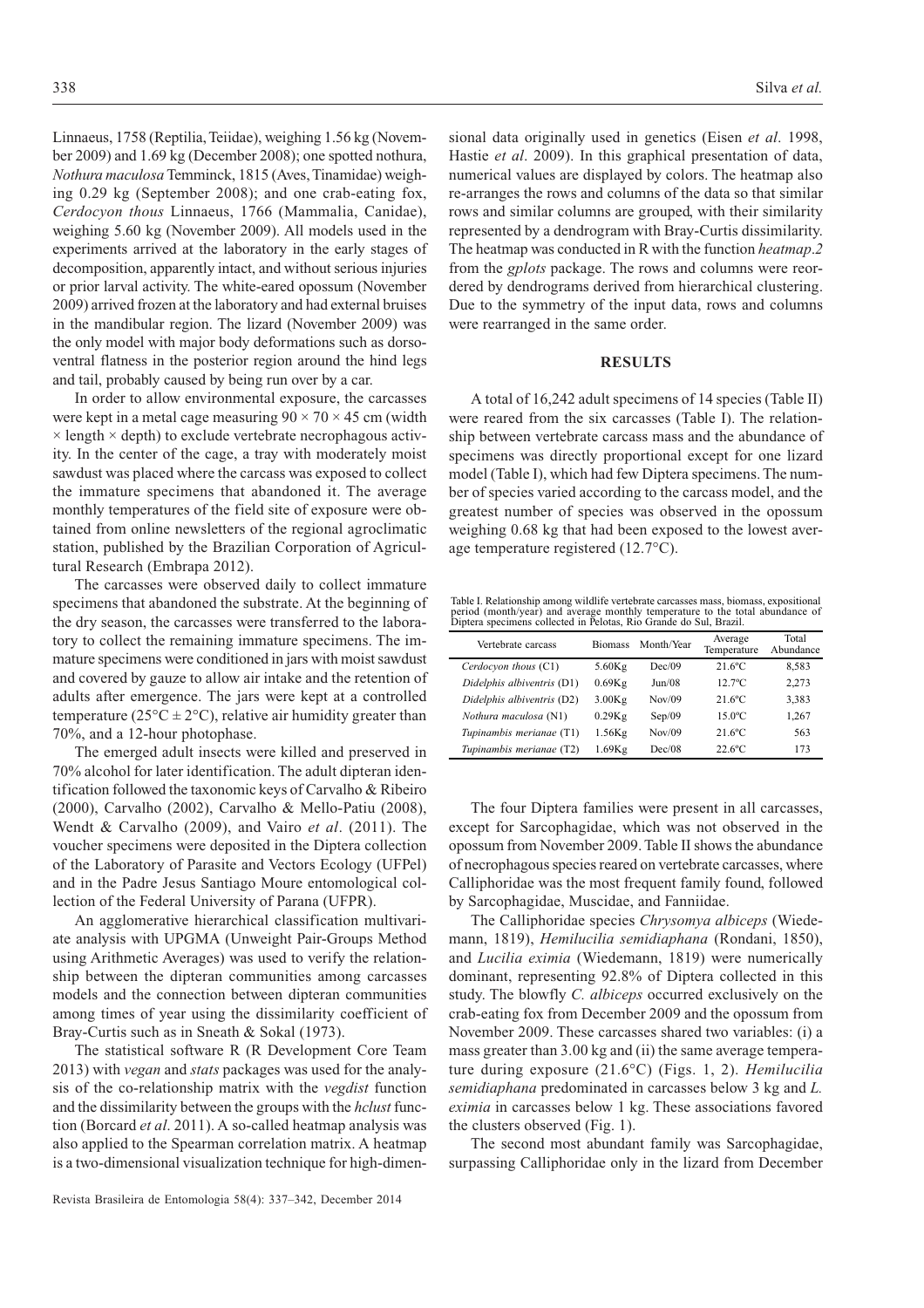

Figs 1–2. Heatmaps. 1. Heatmap showing abundances within the 14 species among the carcasses communities. The species heatmap displays raw species counts per carcass, where the counts are colored based on the contribution of each species to the total species count present in that carcass, weak colored shades indicates contributions with low percentage of species to sample, whereas strong colored shades contributes for a high percentage of species. D1, *Didelphis albiventris* (Mammalia, Didelphidae), weighing 0.68 kg; D2, *Didelphis albiventris*, weighing 3.00 kg; T1, *Tupinambis merianae* (Reptilia, Teiidae), weighing 1.56 kg; T2, *Tupinambis merianae*, weighing 1.69 kg; N1, *Nothura maculosa* (Aves, Tinamidae) weighing 0.29 kg; C1 *Cerdocyon thous* (Mammalia, Canidae) weighing 5.60 kg. 2. Heatmap showing abundances within the 14 species among the carcasses exposure month of the year. The species heatmap displays raw species counts per carcass, where the counts are colored based on the contribution of each species to the total species count present in that carcass, weak colored shades indicates contributions with low percentage of species to sample, whereas strong colored shades contributes for a high percentage of species.

Table II. Necrophagous Diptera species and their abundance in vertebrates carcasses, in Pelotas, Rio Grande do Sul, Brazil. See Table I for codes of carcasses.

|                                                     | Vertebrate carcasses |          |                |          |                |                |  |
|-----------------------------------------------------|----------------------|----------|----------------|----------|----------------|----------------|--|
| Diptera                                             | C1                   | D1       | D <sub>2</sub> | N1       | T <sub>1</sub> | T <sub>2</sub> |  |
| Calliphoridae                                       |                      |          |                |          |                |                |  |
| Chrysomya albiceps (Wiedemann, 1819)                | 8177                 | $\Omega$ | 237            | 0        | $\Omega$       | $\mathbf{0}$   |  |
| Hemilucilia segmentaria (Fabricius, 1805)           | $\mathbf{0}$         | 401      | $\theta$       | 0        | $\theta$       |                |  |
| Hemilucilia semidiaphana (Rondani, 1850)            | 307                  | $\theta$ | 3057           | 0        | 541            |                |  |
| Lucilia eximia (Wiedemann, 1819)                    | $\Omega$             | 1473     | $\mathbf{0}$   | 1230     | $\theta$       | 40             |  |
| Fanniidae                                           |                      |          |                |          |                |                |  |
| Fannia femoralis (Stein, 1897)                      | 64                   | 6        |                |          | 12             | ٩              |  |
| Muscidae                                            |                      |          |                |          |                |                |  |
| Musca domestica Linnaeus, 1758                      | 0                    |          | $\Omega$       |          | $\Omega$       |                |  |
| Muscina stabulans (Fallén, 1817)                    | $\Omega$             | 9        | $\Omega$       |          | 0              |                |  |
| Ophyra aenescens (Wiedemann, 1830)                  | 33                   | $\Omega$ | $\Omega$       | 0        | ٦              |                |  |
| Ophyra albuquerquei Lopes, 1985                     | 0                    | $\Omega$ | 88             | 0        |                |                |  |
| Psilochaeta pampiana (Shannon & Del Ponte, 1926)    |                      | 65       | $\Omega$       | 24       |                |                |  |
| Stomoxys calcitrans (Linnaeus, 1758)                | 0                    | 50       | $\mathbf{0}$   | $\Omega$ | $\theta$       | $\theta$       |  |
| Sarcophagidae                                       |                      |          |                |          |                |                |  |
| Microcerella halli (Engel, 1931)                    |                      | $\Omega$ | $\theta$       | $\theta$ | $\overline{c}$ | 0              |  |
| Peckia (Patonella) resona (Lopes, 1935)             |                      | $\Omega$ | $\Omega$       | 10       |                | 126            |  |
| Sarcophaga (Liopygia) crassipalpis (Macquart, 1839) | $\Omega$             | 267      | $\theta$       | 0        | $\theta$       | $\mathbf{0}$   |  |

2008. *Microcerella halli* (Engel, 1931) was observed exclusively in the lizard from November 2009, with two specimens. *Sarcophaga (Liopygia) crassipalpis* (Macquart, 1839) was observed only in the opossum from June 2008, with an abundance of 267 specimens. *Peckia (Patonella) resona* (Lopes, 1935) occurred in multiple carcasses at distinct abundances: two specimens in the crab-eating fox, 10 in the spotted nothura, one in the lizard from November 2009, and 126 from the other lizard (December 2008).

Muscidae was the most diverse family, predominantly species with facultative predatory larvae in the third instar. *Ophyra aenescens* (Wiedemann, 1830) and *O. albuquerquei* Lopes,

Revista Brasileira de Entomologia 58(4): 337–342, December 2014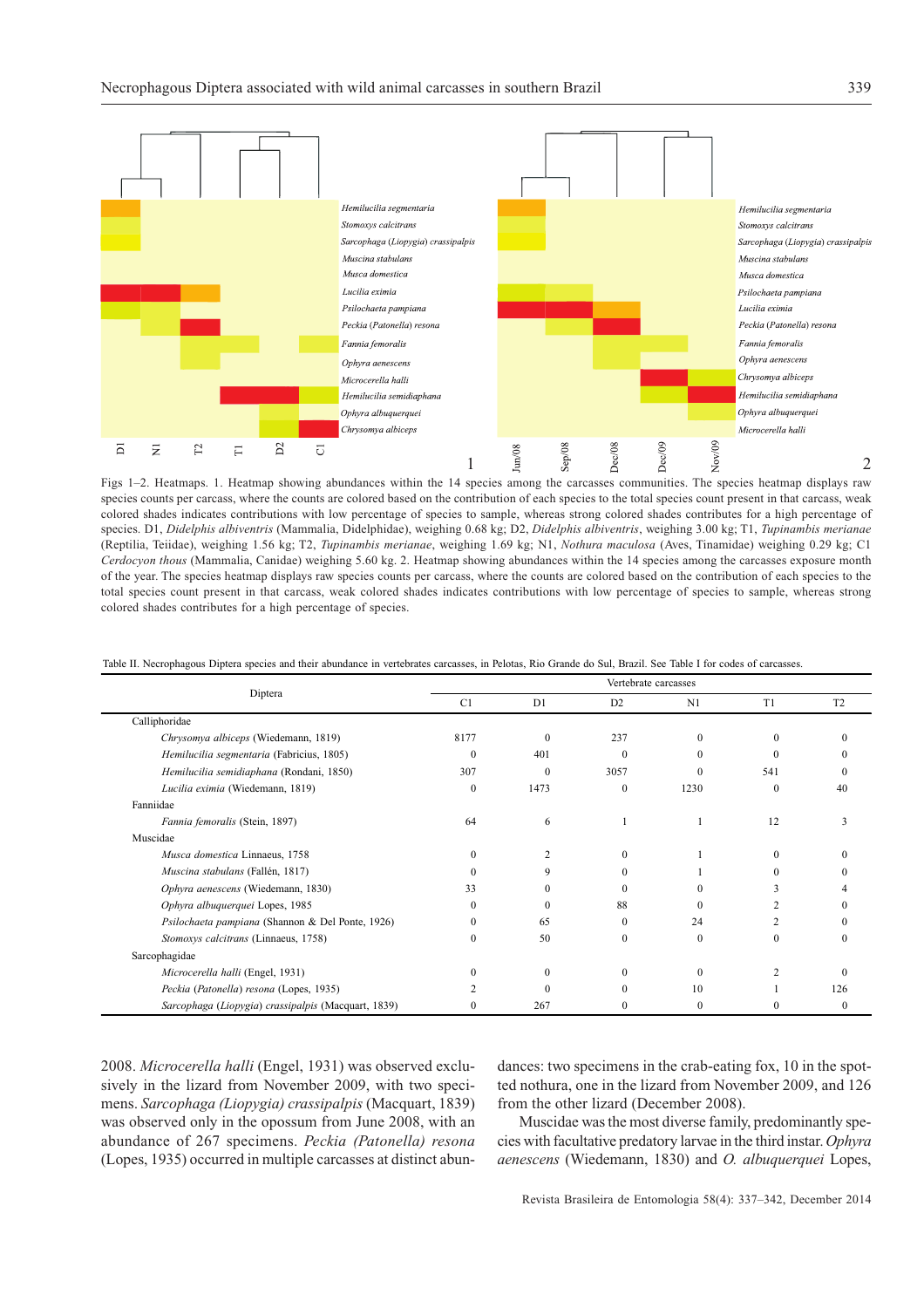1985 were observed in the crab-eating fox, the opossum from November 2009, and both lizards (December 2008 and November 2009). The most abundant Muscidae was *Psilochaeta pampiana* (Shannon & Del Ponte, 1926), with 65 specimens in the opossum from June 2008, 24 specimens in the spotted nothura, and two specimens in the lizard from November 2009. The house fly *Musca domestica* (Linnaeus, 1758) was reared in the opossum from June 2008 and the spotted nothura, the two smaller carcasses exposed to the lowest temperatures (Table I). Two specimens of *M. domestica* completed their development, one in the opossum from June 2008 and the other in the spotted nothura. The false stable fly *Muscina stabulans* (Fallén, 1817) was found 10 times: nine adults in the opossum from June 2008 and one in the spotted nothura. There were 50 specimens of *Stomoxys calcitrans* (Linnaeus, 1758) found exclusively in opossum from June 2008, where they were the second most abundant Muscidae in the carcass.

Fanniidae was reared in lower abundances, *F. femoralis* being the only species represented in the present study, although it was found in all carcasses.

### **DISCUSSION**

Carcasses with larger biomass developed a higher abundance of flies, as predicted by other authors (Moura *et al*. 2005; Simmons *et al*. 2010), except for the lizard carcasses. In ephemeral substrates, the majority of species occur at low density, presenting few species with elevated abundance, which is a common pattern in nature (Preston 1962). The communities were dominated by species with low competitiveness, except *C. albiceps* in carcasses with a biomass above 1 kg (Moura *et al.* 2005; Salazar 2006; Souza *et al.* 2008), where this species was a very good competitor. There was also no relationship between the size of the carcass and the structure of the necrophagous insect community (Moura *et al.* 2005). Differences in the structure of these communities in ephemeral resources are probably attributable to seasonal variations in temperature and relative humidity (Campobasso *et al.* 2001) (Fig. 2).

However, two consistent patterns of occurrence have been observed for some species of necrophagous flies in southern Brazil, the first being the pattern of synchronic behavior between *C. albiceps* and *L*. *eximia*. The blowfly *L. eximia* shows a regular occurrence during the whole year; however, in cold seasons *C. albiceps* visits carcasses only at a low abundance (Souza *et al.* 2008). When the temperature rises above 20°C there is an increase in the abundance of *C. albiceps* and a reduction or disappearance of *L. eximia* from ephemeral resources (Vianna *et al.* 2004; Souza *et al*. 2008; Azevedo & Krüger 2013). The coexistence of both species did not occur, probably because *L. eximia* presents generalist behavior in the exploitation of organic matter in decomposition. On the other hand, *C. albiceps* demonstrates facultative predation behavior over other Diptera larvae that are not specialized in resource exploitation, such as *L. eximia*, causing competitive exclusion (Faria *et al.* 2004).

The second pattern is the occurrence of species of Muscidae that are facultative predators of third-instar larvae (Skidmore 1985). In ephemeral resources, it is common to find these species in the process of intraguild competition, particularly when resources are scarce (Revilla 2002; Duarte *et al.* 2013). Muscidae species that occurred in this study exhibited this behavior. However, they differed in their temperature and relative humidity requirements. While *O. aenescens* and *O. albuquerquei* occurred in carcasses exposed to temperatures above 21°C, as observed by Ribeiro *et al.* (2000), *M. stabulans* occurred on substrates that were exposed to lower temperatures (Souza *et al.* 2008). Similar to species of *Ophyra* Robinneau-Desvoidy, 1930 and *M*. *stabulans*, *Psilochaeta pampiana* has facultative predatory behavior. Although *P. pampiana* was considered only a rat carcass visitant in other studies (Moura *et al.* 1997), in the present study it developed in three different models (Table II), and these represent new records of this species developing in carcasses, at least in the Pelotas region.

The Sarcophagidae species *M. halli* developed in the reptile carcass from November 2009 and was also observed in other studies, such as snake carrion (*Bothrops alternatus* Duméril, Bibron & Duméril, 1854) (Moretti *et al.* 2009), small rodents (Moretti *et al.* 2008), and rabbits (Vairo *et al.* 2011). These facts about *M. halli* are in agreement with those discussed by Moretti *et al.* (2009) for the data of Kneidel (1984), stating that many species reared on small carcasses of non-mammals are apparently opportunistic users of a wide variety of organic substances in decomposition, as commonly observed in other generalist necrophagous species. Other Sarcophagidae species, such as *S*. (*L*.) *crassipalpis* and *P*. (*P*.) *resona*, have also been observed in others carcasses (Nishida 1984; Monteiro-Filho & Peneireiro 1987; Moura *et al.* 1997), including in the Pelotas region (Krüger *et al.* 2003; Souza *et al.* 2008).

Fanniidae was previously reported in carcasses in other studies, and adult emergence from the carcass is usually noticed at low abundances (Carvalho *et al.* 2000; Souza & Linhares 1997). This pattern is probably caused by the pressure of other competing dipteran larvae on Fanniidae larvae, and only a small part of the population manages to avoid predation and develop to the adult stage. In this study, *F. femoralis* was the only Fanniidae found. It presented generalist behavior in its exploitation of resources due to its development in all carcass models, and it was found in carcasses exposed to both high and low temperatures. *Fannia femoralis* was observed in other carcass experiments, presenting a similar aseasonal pattern of occurrence as in our results (Aballay *et al.* 2012; Horenstein *et al.* 2010; Moura *et al.* 2005).

This study contributes to our knowledge of the necrophagous fauna associated with wild animals, allowing us to infer that the most important factors in structuring necrophagous communities are environmental factors such as climatic conditions (seasonality) and the site of carcass site exposure rather than the species of animal carcass. These patterns may be evidenced by the well-known biological characteristics of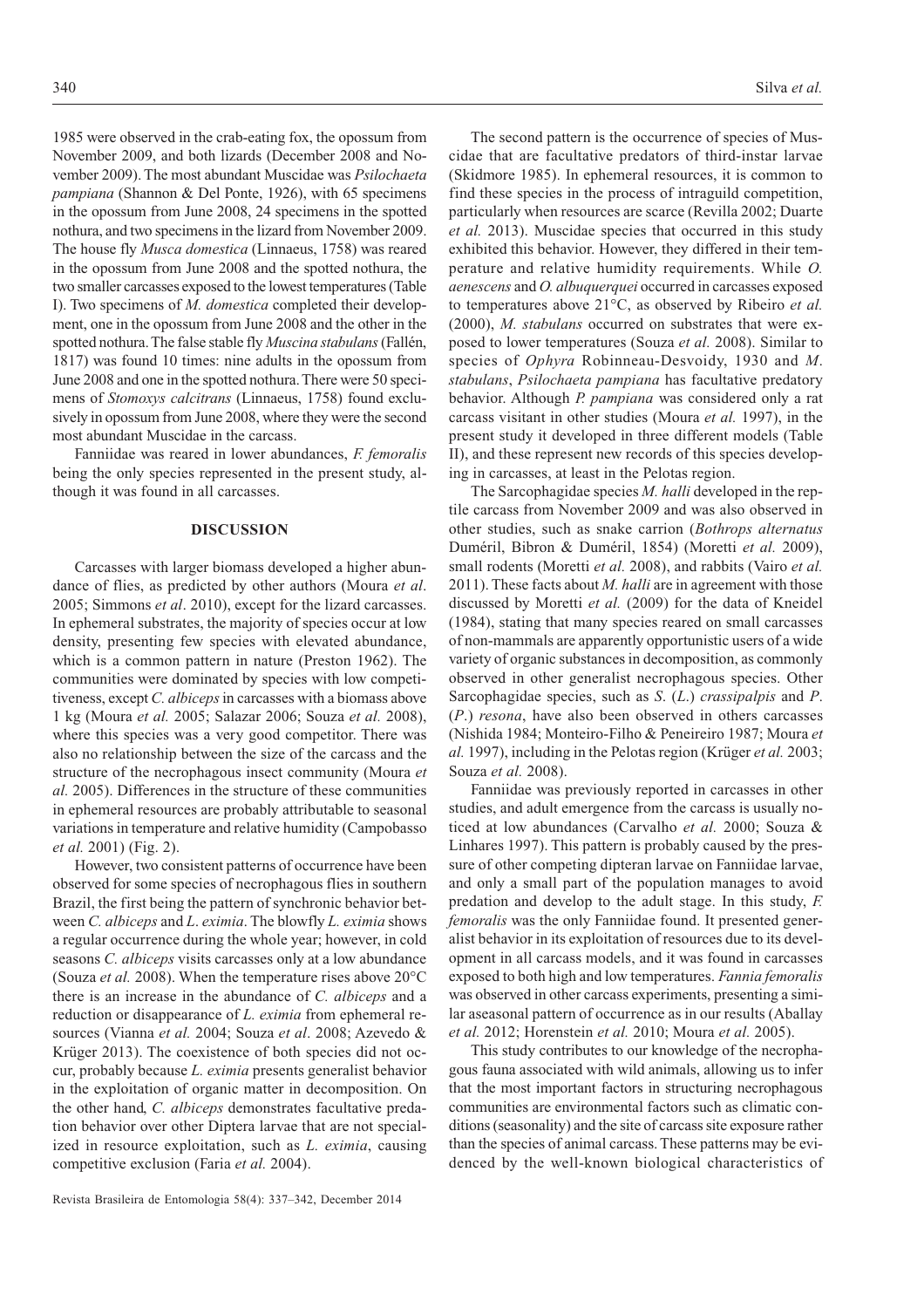necrophagous species and by the clusters of similarity (UPGMA analysis; Figs. 1, 2) regarding the similar structuring pattern of dipteran communities independent of the carcass model.

## **ACKNOWLEDGMENTS**

We thank Prof. Dra. Gertrud Müller Antunes and Biol. Virgiane Lima Knorr for the donation of wildlife animals; Dr. Thiago de Carvalho Moretti, M.Sc. Juliano Lessa Pinto Duarte and Richard Floriani Emmerich for critical reading and suggestions to this manuscript.

## **REFERENCES**

- Aballay, F.H., Domínguez, M.C. & Campón, F.F. 2012. Adult Fanniidae associated to pig carcasses during the winter season in a semiarid environment: Initial examination of their potential as complementary PMI indicators. **Forensic Science International 219**: 284.e1–284.e4.
- Anderson, G.S. 1999. Wildlife forensic entomology: determining time of death in two illegally killed black bear cubs. **Journal of Forensic Science 44**: 856–859.
- Azevedo, R. R. & Krüger, R.F. 2013. The influence of temperature and humidity on abundance and richness of Calliphoridae (Diptera). **Iheringia, série Zoologia 103**: 145–152.
- Borcard, D., Gillet, F. & Legendre, P. 2011. **Numerical Ecology with R.** New York, Springer, xii+306 p.
- Byrd, J.H. & Castner J.L. 2010. **Forensic entomology: the utility of arthropods in legal investigations**. 2nd ed. Boca Raton, CRC Press, 440 p.
- Campobasso, C. P., Vella, G. & Introna, F. 2001. Factors affecting decomposition and Diptera colonization. **Forensic Science International 120**: 18–27.
- Carvalho, C.J.B. 2002. **Muscidae (Diptera) of the Neotropical Region: Taxonomy.** Curitiba, Ed. UFPR, 288 p.
- Carvalho, C.J.B. & Mello-Patiu, C.A. 2008. Key to adults of the most common forensic species of Diptera in South America. **Revista Brasileira de Entomologia. 52**: 390–406.
- Carvalho, C.J.B. & Ribeiro, P.B. 2000. Chave de identificação das espécies de Calliphoridae (Diptera) do sul do Brasil. **Revista Brasileira de Parasitologia Veterinária 9**: 169–173.
- Carvalho, L.M.L., Thyssen, P.J., Linhares, A.X. & Palhares, F.A.B. 2000. A checklist of arthropods associated with pig carrion and human corpses in southeastern Brazil. **Memórias do Instituto Oswaldo Cruz 95**: 135–138.
- Catts, E.P. & Goff, M.L. 1992. Forensic entomology in criminal investigations. **Annual Review of Entomology 37**: 253–272.
- Cornaby, B.W. 1974. Carrion reduction by animals in constrasting tropical habitats. **Biotropica 6**: 51–63.
- Duarte, J.L.P., Krüger, R.F. & Ribeiro, P.B. 2013. Interaction between *Musca domestica* L. and its predator *Muscina stabulans* (Fallén) (Diptera, Muscidae): Effects of prey density and food source abundance. **Revista Brasileira de Entomologia 57**: 55–58.
- Eisen, M.B., Spellman, P.T., Brown, P.O. & Botstein, D. 1998.Cluster analysis and display of genome-wide expression patterns. **Proceedings of the National Academy of Sciences of the United States of America 95**: 14863–14868.
- Embrapa Clima Temperado 2012. Agroclimatic Newsletters. Available at: http://www.cpact.embrapa.br/agromet/estacao/boletim.php (accessed 15 September 2012).
- Faria, L.D.B., Godoy, W.A.C. & Reis, S.F. 2004. Larval predation on different instars in blowfly populations. **Brazilian Archives of Biology and Technology 47**: 887–894.
- Greenberg, B. 1971. **Flies and disease: I. Ecology, classification and biotic associations**. New Jersey, Princeton University Press, 856 p.
- Hall, R.D. & Dotsy, K.E. 1993. Length of time after death: Effect on attraction and oviposition or larviposition of midsummer blowflies (Diptera, Calliphoriadae) and the flesh flies (Diptera, Sarcophagidae) of medicolegal importance in Missouri. **Annals of the Entomological Society of America 86**: 589–593.
- Hanski, I. 1987. Carrion fly community dynamics: patchiness, seasonality and coexistence. **Ecological Entomology 12**: 257–266.
- Hastie, T., Tibshirani, R. & Friedman, J. 2009.**The Elements of Statistical Learning. Data Mining, Inference, and Prediction**. New York, Springer, xxii+745 p.
- Horenstein, M.B., Linhares, A.X., De Ferradas, B.R. & García, D. 2010. Decomposition and dipteran succession in pig carrion in central Argentina: ecological aspects and their importance in forensic science. **Medical and Veterinary Entomology 24**: 16–25.
- Johnson, M.D. 1975. Seasonal and microseral variations in the insect populations on carrion. **American Midland Naturalist 93**: 79–90.
- Kneidel, K.A. 1984. Competition and disturbance in communities of carrion-breeding Diptera. **Journal of Animal Ecology 53**: 849–865.
- Krüger, R.F., Ribeiro, P.B. & Costa, P.R.P. 2003. Ciclo de vida de *Sarcophaga (Liopygia) crassipalpis* (Macquart) (Diptera, Sarcophagidae)*.* **Entomologia y Vectores 10**: 85–98*.*
- Monteiro-Filho, E.L.A. & Penereiro, J.L. 1987. Estudo de decomposição e sucessão sobre uma carcaça animal numa área do estado de São Paulo, Brasil. **Revista Brasileira de Biologia 47**: 289–295.
- Moretti, T.C., Allegretti, S.M., Mello-Patiu, C.A., Tognolo, A.M., Ribeiro, O.B. & Solis, D.R. 2009. Occurrence of *Microcerella halli* (Engel) (Diptera, Sarcophagidae) in snake carrion in southeastern Brazil. **Revista Brasileira de Entomologia 53**: 318–320.
- Moretti, T.C., Ribeiro, O.B., Thyssen, P.J. & Solis, D.R. 2008. Insects on decomposing carcasses of small rodents in a secondary forest in southeastern Brazil. **European Journal of Entomology 105**: 691– 696.
- Moura, M.O., Carvalho, C.J.B., & Monteiro-Filho, E.L.A. 1997. A preliminary analysis of insects of medico-legal importance in Curitiba, state of Paraná. **Memórias do Instituto Oswaldo Cruz 92**: 269–274.
- Moura, M.O., Carvalho, C.J.B. de & Monteiro-Filho, E.L.A. 2005. Estrutura de comunidades necrófagas: efeito da partilha de recursos na diversidade. **Revista Brasileira de Zoologia 22**: 1134–1140.
- Nishida, K. 1984. Experimental studies on the estimation of postmortem intervals by means of fly larvae infesting human cadavers. **Japanese Journal of Legal Medicine 38**: 24–41.
- Preston, F.W. 1962. The canonical distribution of commonness and rarity: Part I. **Ecology 43**: 185–215.
- R Development Core Team 2013. R: A Language and environment for statistical computing. Vienna, R Foundation for Statistical Computing. Available at: http://www.R-project.org (accessed 28 September 2013).
- Revilla, T. 2002. Effects of effects of intraguild predation on resource competition. **Journal of Theoretical Biology 214**: 49–62.
- Ribeiro, P.B., Carvalho, C.J.B., Pinto, L. & Silveira Jr., P. 2000. Flutuação populacional das espécies de *Ophyra* Robineau-Desvoidy (Diptera, Muscidae, Azeliinae), em Pelotas, RS. **Arquivos do Instituto Biológico 67**: 205–214.
- Salazar, J.L. 2006. Insectos de importancia forense en cadáveres de ratas, Carabobo – Venezuela. **Revista Peruana de Medicina Experimental y Salud Publica 23**: 33–38.
- Simmons, T., Adlam, R.E., & Moffatt, C. 2010. Debugging decomposition data-comparative taphonomic studies and the influence of insects and carcass size on decomposition rate. **Journal of Forensic Science 55**: 8–13.
- Skidmore, P. 1985. **The biology of the Muscidae of the world**. Series Entomologica, volume 29. Dordrecht, Springer Science & Business Media, xiv+550 p.
- Smith, K.G.V. 1986. **A Manual of Forensic Entomology**. London, British Museum (Natural History) & Ithaca, Cornell University Press, 205 p.
- Sneath, P.H.A. & Sokal, R.R. 1973. **Numerical taxonomy: The principles and practice of numerical classification**. San Francisco, W. H. Freeman & Co., xvi+573 p.

Revista Brasileira de Entomologia 58(4): 337–342, December 2014